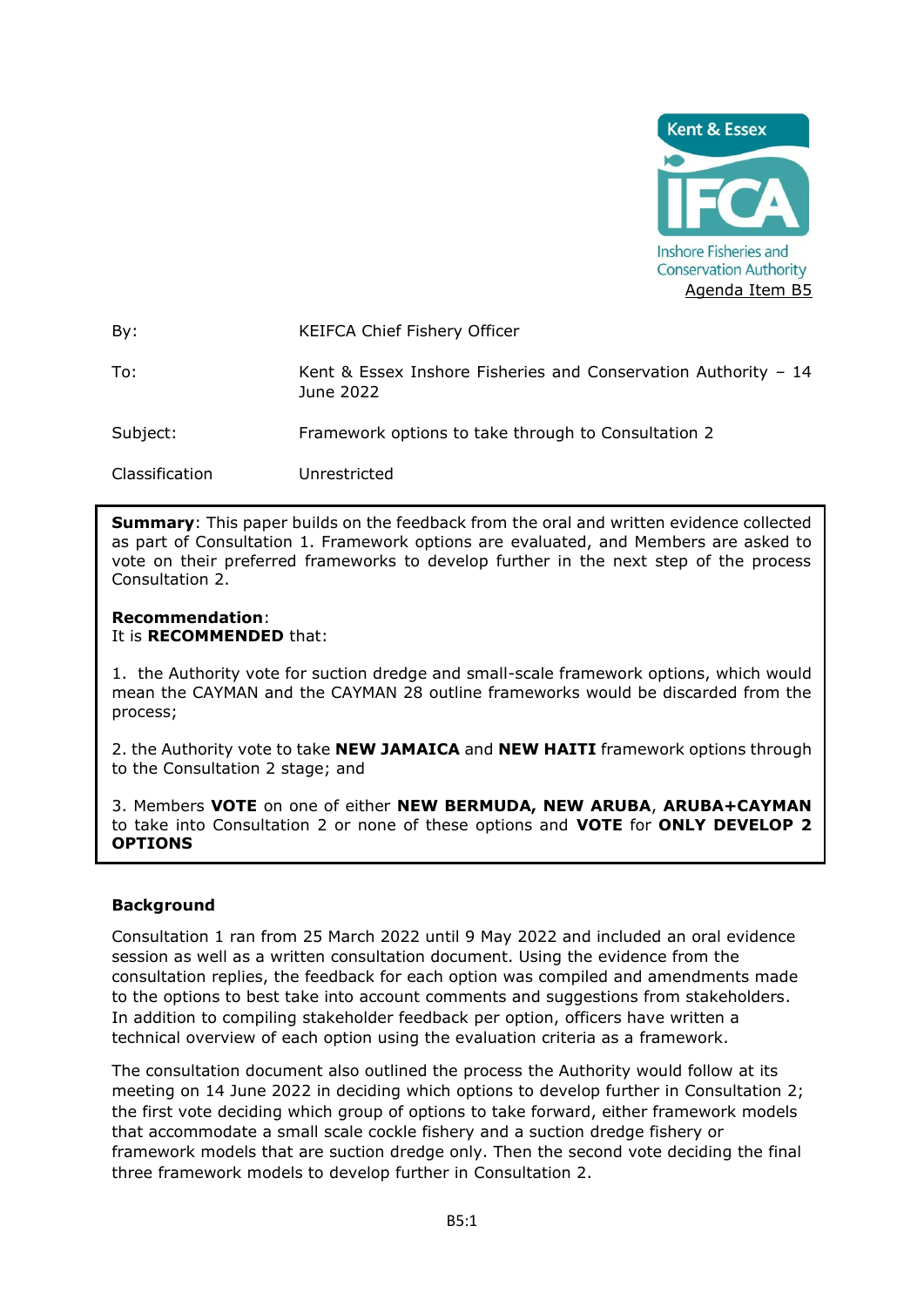To help make an informed decision officers have complied a detailed standalone report for consideration by Members of each of the options to accompanying this paper that outlines in detail each option and its advantages and disadvantages - **Results of Consultation 1 – Management Options**. Officers would recommend that the reports are read in conjunction with the summary responses per option that are on our website [\(https://cocklereview.kentandessex-ifca.gov.uk/consultation-1\)](https://cocklereview.kentandessex-ifca.gov.uk/consultation-1) as officers have tried their best to summarise feedback but sometimes points need to be read in context.

#### **What happens next, Consultation 2 – Agree access arrangements for framework models and a single framework to take to next stage**

Consultation 2 looks to explore the different methods, systems or criteria that the Authority might use to manage, limit or control access to a specific cockle management area. Building on the decisions made in Consultation 1 the wide range of different possible access arrangements or criteria for potential permit or licence holders can be thoroughly discussed and evaluated within the context of each agreed framework model.

This is a complex legal area with very far-reaching long-term consequences which can not only impact current fishermen but also possibly a generation of future fishermen. The Listening Phase highlighted that this was an area poorly understood by fishers outside the current cockle fishery and it was important to spend time to clearly work though the mechanisms, outcomes and impacts to different sectors of different possible access arrangements.

At the end of this step in the process the Authority would agree the final framework model and access arrangements/ criteria to develop further and move into the technical development phase.

# *Regulating Order and Byelaw models*

There was very significant support across the spectrum of stakeholders for the Authority to develop a new Regulating Order. Options were put forward to create a two zoned fishery with a small-scale hand rake fishery on the Southend foreshore and a suction dredge fishery covering the rest of the Thames. While there was a minority view that the new Regulating Order should encompass all the cockle beds in the Thames, making a simple one size fits all system, the predominant view was that the Regulating Order should cover the main cockle beds, with a permit byelaw used to manage the cockle beds outside this area (the current system).

From a technical KEIFCA officer perspective, creating a small-scale fishery is likely to evolve significantly over time as fishers work out what type of fishing is cost effective and what type of gear set up would work for their business. Byelaws are better suited for this more flexible, evolving approach to fisheries management as they can be changed and updated, compared to a regulating order that once set up is far more static.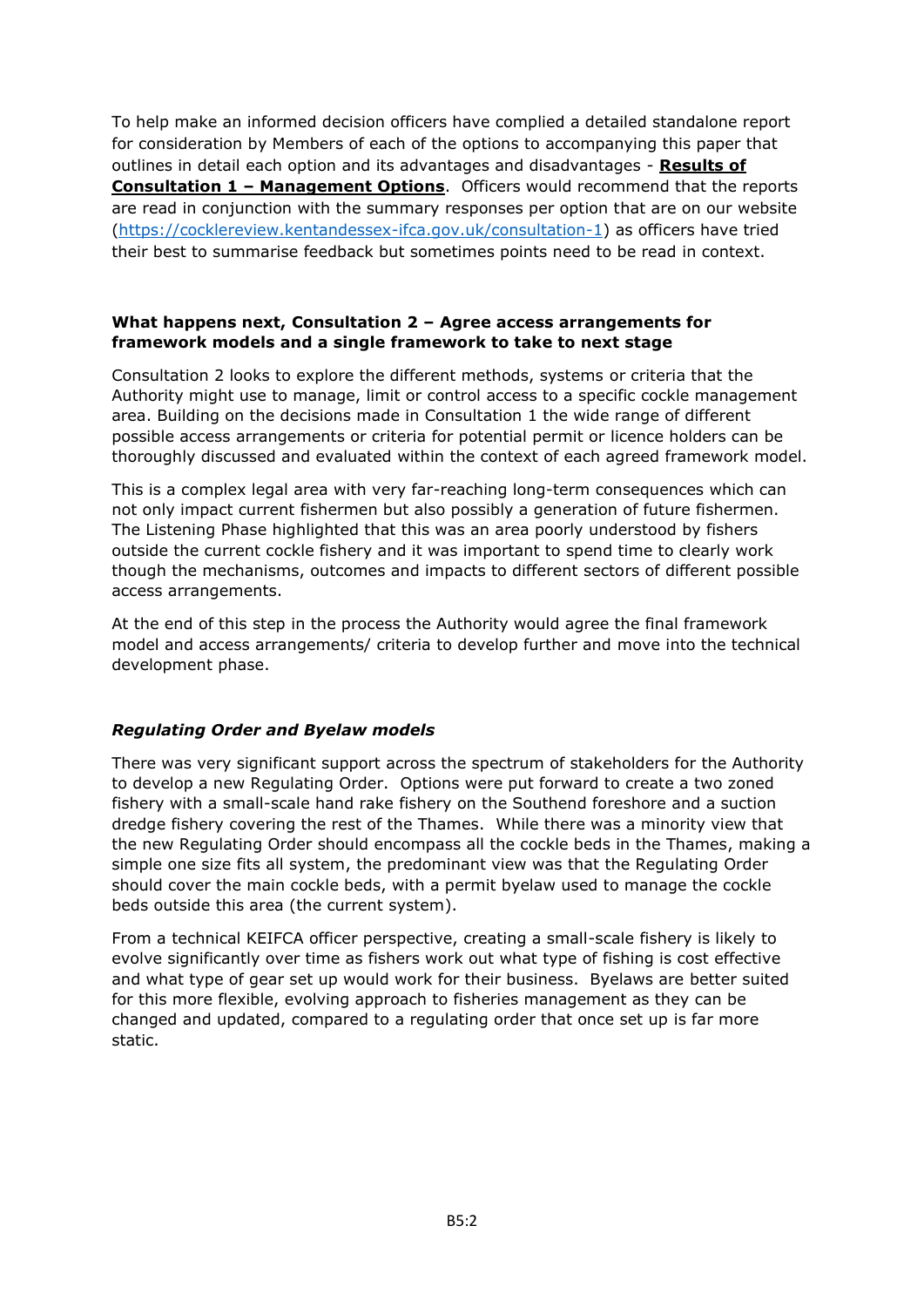# **Amending options based on feedback from Consultation 1**

# **NEW JAMAICA, NEW ARUBA and NEW HAITI options**

A number of changes have been made to some of the options building on the feedback and suggestions from the consultation process. The first significant change was to create new options that replaced the small-scale fisheries trial in the areas outside a new regulating order with a proposal to develop a small-scale permit fishery. The plan would be to use Consultation 2 to consult in more detail on adapting our current cockle fishery permit byelaw to create a long-term opportunity for the inshore non-cockle sector that seeks to better mirror their needs.

Based on the overwhelming feedback from the consultation process the second change was to modify the number or range of potential licences issued in the Regulating Order to include the potential to issue 14 licences (new range 14-20 licences). This amendment was made to the JAMAICA, ARUBA and HAITI options. This created the NEW JAMAICA, NEW ARUBA and NEW HAITI options.



#### **NEW BERMUDA option**

A number of changes have been made to the BERMUDA option building on the feedback and suggestions from the consultation process to turn it into the NEW BERMUDA option. The first significant change was to replace the small-scale fisheries trial in the areas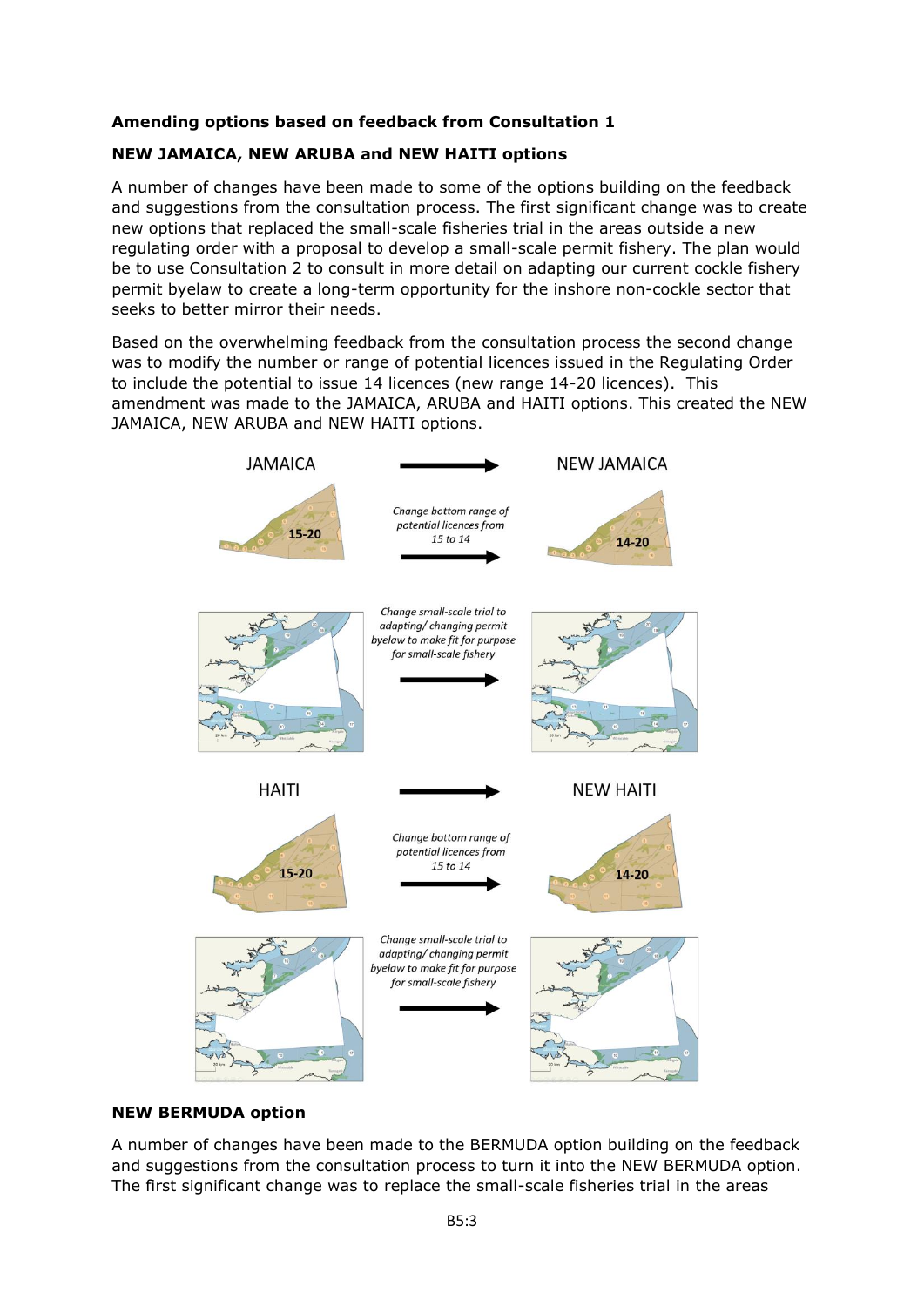outside a new regulating order with a proposal to develop a small-scale permit fishery. The plan would be to use Consultation 2 to consult in more detail on adapting our current cockle fishery permit byelaw to create a long-term opportunity for the inshore non-cockle sector that seeks to better mirror their needs.

Based on the overwhelming feedback from the consultation process the second change was to modify the option to fix the number of licences issued within a new Regulating Order at 14 rather than a range from 15-20 as had previously been outlined. The GRENADA option was dropped as it was effectively covered by the other new options that had been created.



# *Incomplete Frameworks*

There were two other suction dredge and small-scale options that were suggested as part of the consultation. One option looked to create a much larger small-scale permit fishery including Areas 1-3 for the Southend inshore fleet, Area 15 for the Kent fleet as well as Area 8 the East Barrow for the North Essex fleet as well as the Areas currently in the permit fishery (Areas 10,14,17,7,19,20 and 18). The other option looked to make the East Barrow, West Barrow and the Maplin Sands (1-6 and 8-9) into a small-scale fishery area that would be run either before a suction dredge fishery starts or maybe as a winter fishery. While both these options outlined areas the inshore fleet could access, the options did not form a framework outlining either how a suction dredge fishery might be set up and work (range of licences etc) or how a small-scale fishery would work, as such these options were not developed into full frameworks.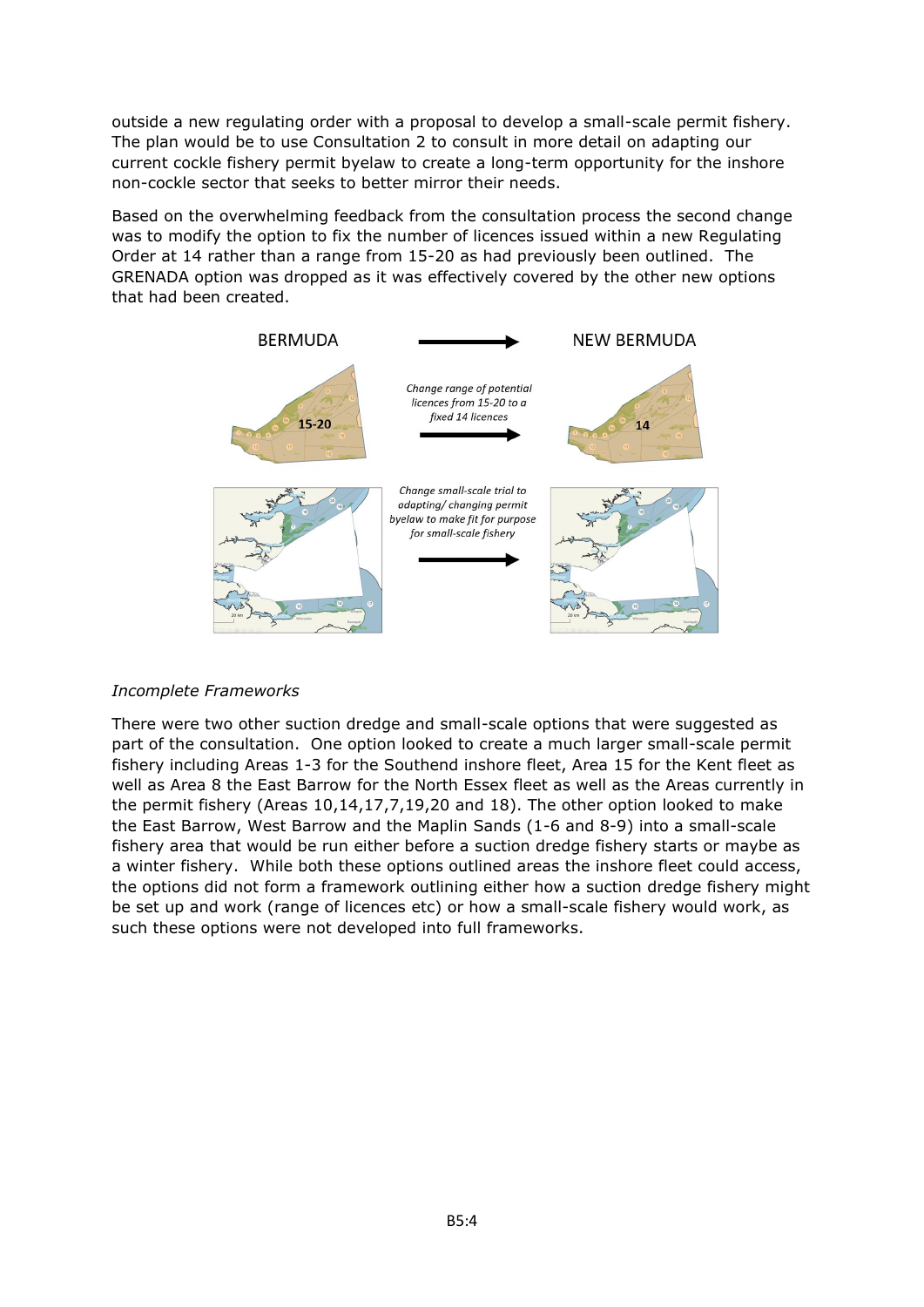# **The process for choosing framework options to take through to Consultation 2**

After making the changes to framework options outlined above and including two framework options that were suggested by stakeholders from Consultation 1, CAYMAN 28 and ARUBA+CAYMAN. There are 7 framework options for the Authority to consider taking through into Consultation 2 (CAYMAN, CAYMAN 28, NEW JAMAICA, NEW HAITI, NEW BERMUDA, NEW ARUBA and ARUBA+CAYMAN).

.

Following the process agreed at the November 2021 Authority meeting, the first decision the Authority needs to make is to choose between two types of options; options that include a small-scale fishery or options that are suction dredge only and don't include a small-scale fishery. Then the Authority needs to choose which of the remaining options to take through to the Consultation 2 process. Taking into account the Authority members comments in selecting the options in the first place and the feedback from Consultation 1, officers have divided this step into 2 parts; the first part consisting of two recommended options and the second a choice between the remaining options or an agreement just to take 2 options into the Consultation 2 stage.